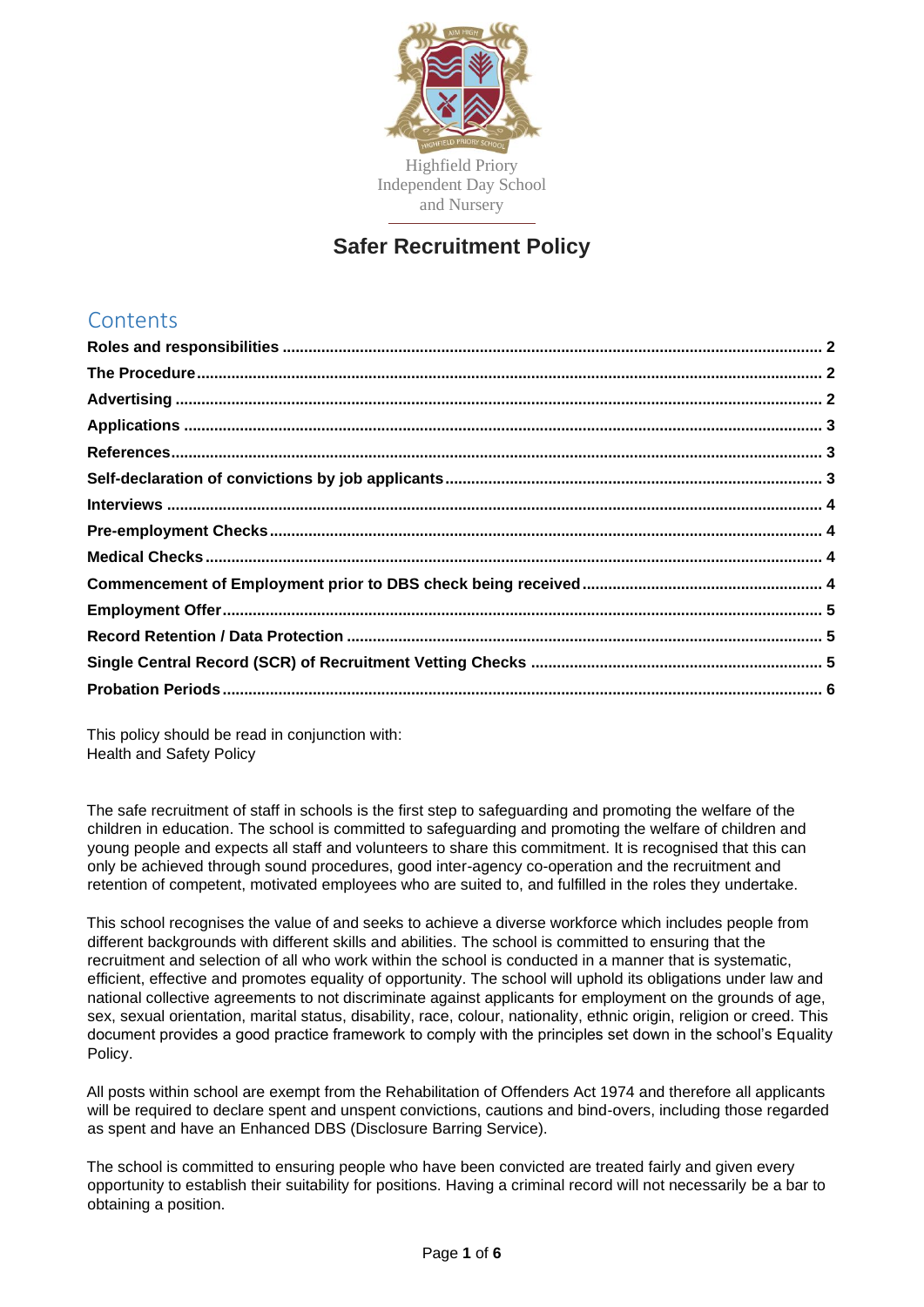The school will:

- Ensure that appropriate staff who undertake recruitment have received safe recruitment training and successfully completed safe recruitment training
- Implement robust recruitment procedures and checks for appointing staff and volunteers to ensure that reasonable steps are taken not to appoint a person who is unsuitable to work with children, or who is disqualified from working with children, or does not have the suitable skills and experience for the intended role.
- Keep and maintain a single central record (SCR) of recruitment and vetting checks in line with DFE requirements
- Ensure that the terms of any contract with a contractor or agency requires them to adopt and implement measures described in this procedure. The school will monitor the compliance with these measures.
- Require staff who are convicted or cautioned for any offence during their employment with the school to notify the school, in writing of the offence and the penalty.

The school will ensure all pre-employment checks are undertaken. A person's employment start date must not be before **ALL** employment checks are completed. There are certain exceptions, but then a *Risk Assessment (Pending DBS)* form should be completed. Refer also section *Commencement of Employment Prior to DBS Certification* below Completion of the forms within the recruitment process and entry in the SCR will indicate whether each of the recruitment checks listed below are completed or not.

#### <span id="page-1-0"></span>**Roles and responsibilities**

It is the responsibility of the governing body to:

- Ensure the school has effective policies and procedures in place for the recruitment of all staff and volunteers in accordance with DFE guidance and legal requirements
- Monitor the school's compliance with them

It is the responsibility of the Headteacher and other managers involved in recruitment to:

- Ensure that the school operates safe recruitment procedures and makes sure all appropriate checks are carried out on all staff and volunteers who work at the school
- To monitor contractors' and agencies' compliance with this document
- Promote welfare of children and young people at every stage of the procedure

It is the responsibility of all potential and existing workers, including volunteers to comply with this document.

It is the responsibility of all contractors and agencies to comply with safe recruitment pre-employment checks.

In accordance with the School Staffing Regulations, the governing body has delegated responsibility to the Headteacher to lead in all appointments outside of the leadership group

School governors may be involved in staff appointments but the final decision will rest with the Headteacher. The Headteacher may delegate the selection process of staff outside of the leadership group to other managers in the school but remains responsible for the decision to appoint.

## <span id="page-1-1"></span>**The Procedure**

The recruitment process is documented in the schedule *Flowchart for Recruitment and Employment Process.* Each form is given an index reverence, commencing with Index Reference A, the form entitled *Recruitment Checklist.* The schedule also contains detail of the section for filing on each individual personnel file.

## <span id="page-1-2"></span>**Advertising**

To ensure equality of opportunity, the school will advertise all vacant posts to encourage as wide a field of candidates as possible, normally this will entail an external advertisement.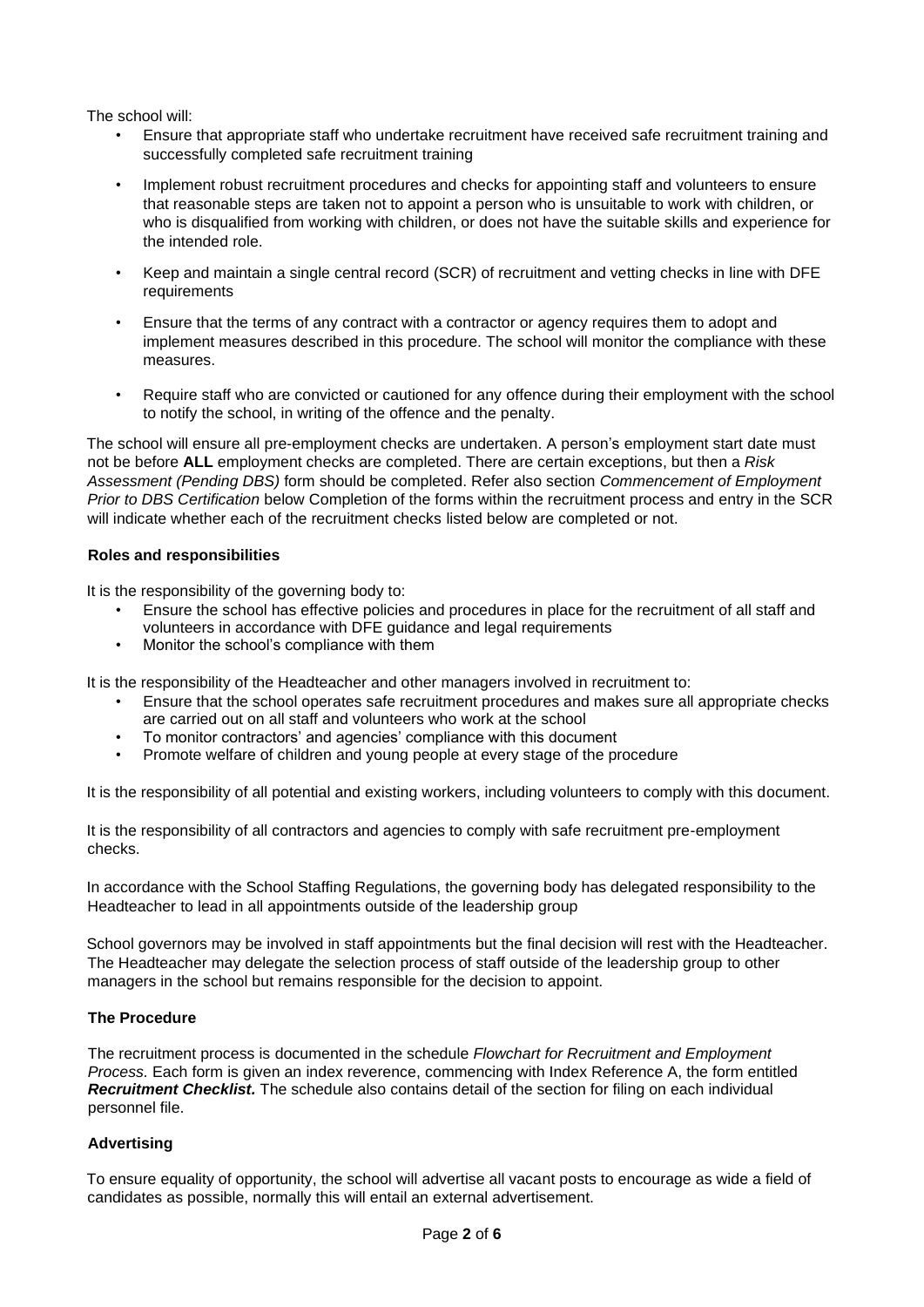However, where there is a reasonable expectation that there are sufficient qualified internal candidates or where staff are at risk of redundancy, an internal advertisement may be considered appropriate.

# <span id="page-2-0"></span>**Applications**

The form – The school uses a standard application form / covering letter and CV. The school requires candidates to account for any gaps or discrepancies in employment history on this application form. Where an applicant is shortlisted, these gaps will be discussed at interview and checked against references.

Applicants should be aware that providing false information is an offence and could result in the application being rejected or summary dismissal if the applicant has been selected, and possible referral to the police and other professional regulatory bodies

## <span id="page-2-1"></span>**References**

References for shortlisted candidates will be sent for immediately after shortlisting.

The only exception to this is where candidates have indicated on their application forms that that they do not wish their current employer to be contacted. In such cases, this reference will be taken up immediately after interview and prior to any offer of employment being made. One reference will be sought prior to interview wherever possible.

References must be in writing and be specific to the job for which the candidate has applied - open references or testimonials are not acceptable. The school will not accept references from relatives or people writing solely in the capacity as a friend. A reference will be sought from the candidate's current employer and be completed by a senior person with appropriate authority. Only references from a trusted authoritative source will be acceptable. If the referee is school or college based, the reference will be 'confirmed by the headteacher/principal as accurate in respect to disciplinary investigations.

Reference requests will specifically ask:

About the referee's relationship with the candidate

Whether the referee is completely satisfied that the candidate is suitable to work with children and, if not, for specific details of the concerns and the reasons why the referee believes that the person might be unsuitable.

Referees will also be asked to confirm details of:

The applicant's current post, salary and attendance record

Performance history and conduct

Any disciplinary procedures in which the sanction is current

Any disciplinary procedures involving issues related to the safety and welfare of children, including any in which the sanction has expired and the respective outcomes

Details of any allegations or concerns that have been raised that relate to the safety and welfare of children or behaviour towards children and the outcome of these concerns

References will be compared to the application form to ensure that the information provided is consistent. Any discrepancies will be taken up with the applicant at interview.

Any information about past disciplinary action or allegations will be considered in the circumstances of the individual case. Cases in which an issue was satisfactorily resolved some time ago, or an allegation was determined to be unfounded or did not require formal disciplinary sanctions, and which no further issues have been raised, are not likely to cause concern. More serious or recent concerns or issues are more likely to cause concern. A history of repeated concerns or allegations over time is also likely to give cause for concern.

Any concerns will be resolved satisfactorily before appointment is confirmed.

## <span id="page-2-2"></span>**Self-declaration of convictions by job applicants**

The school's policy is to require shortlisted applicants for all posts (including volunteers) to declare all criminal convictions whether "spent" or "unspent" and include any cautions and pending prosecution.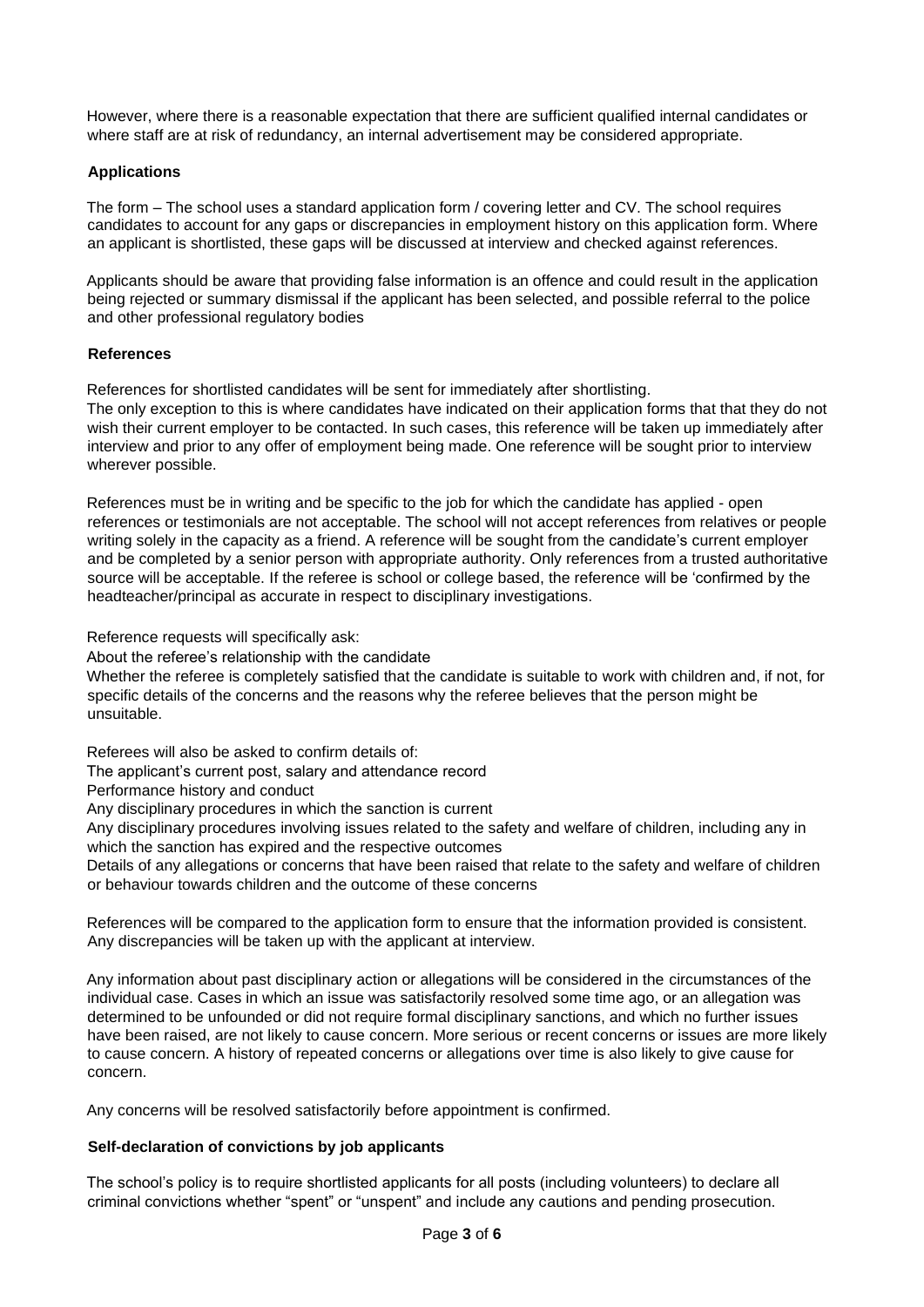Such declarations will be made on an appropriate form and should be submitted in a sealed envelope, marked strictly private and confidential to the chair of the selection panel / Headteacher, prior to the interview. The chair of the panel / Headteacher will discuss relevant, positive declarations confidentially with the applicant at interview.

Disclosure of any convictions, cautions or pending cases will not necessarily prevent employment but will be considered in the same way as positive DBS disclosures.

#### <span id="page-3-0"></span>**Interviews**

The selection process will always include the following: Face to face interview / professional interview, If a teaching role, then an activity with children Proof of Identity and Right to Work in the UK & Verification of Qualifications and/or Professional Status.

Shortlisted applicants for all posts will be required to provide proof of identity by producing documents on the day of interview in line with those set out in the

Immigration, Asylum and Nationality Act 2006. Similar information is also required to undertake a Criminal Records Bureau check on the preferred candidate. The school will adopt best practice by checking the name on the candidates birth certificate, where this is available.

Short-listed candidates will also be required to provide proof of their qualifications and professional status by producing documentation on the day of interview. The school will verify that candidates have actually obtained any qualifications legally required or deemed essential for the job and claimed in their application by asking to see the relevant certificate, or a letter of confirmation from the awarding body / institution. If the original documents are not available, the school will require sight of a properly certified copy. Where candidates have obtained qualifications abroad, a certified comparability check by NARIC will also be required.

Proof of identity and other documentation will be verified by the chair of the panel / Headteacher.

## <span id="page-3-1"></span>**Pre-employment Checks**

Prior to the commencement of employment, the school will undertake appropriate checks via the Disclosure and Barring Service (DBS) to identify any prohibition, sanction or restriction which will prevent a person from fulfilling their role at the school. Overseas checks will be undertaken where applicable and with reference to the Home Office's Guidance.

A list, now maintained by the DfE effective 2021, will identify individuals who have been barred from taking part in the management of an independent school and those who have been barred from working in regulated activities with children and/or vulnerable adults. Teaching and EYFS Staff complete a selfdeclaration form confirming whether they are not disqualified from childcare under regulation 9 of the 2009 Regulations. The Teaching Regulation Agency's(TRA) Employer Access Service should be used to verify any award of Qualified Teacher Status (QTS), the completion of teacher induction or probation. It will also be used to check whether the candidate is subject to a prohibition order issued by the Secretary of State or subject to any disciplinary sanctions imposed by the GTCE(pre-2012).

## <span id="page-3-2"></span>**Medical Checks**

Prior to the commencement of employment, the school will request that a Medical Fitness form be filled in to verify that the candidate is physically and mentally able to carry out the duties expected of a member of staff and for the school to consider any reasonable adjustments that could/should be made under the DDA Act 2005.

## <span id="page-3-3"></span>**Commencement of Employment prior to DBS Certification**

In unusual circumstances, it is permitted to commence employment prior to receiving a DBS after a Barred List Check has been undertaken and after a risk assessment and procedures have been put in place and been agreed to by the Headmaster.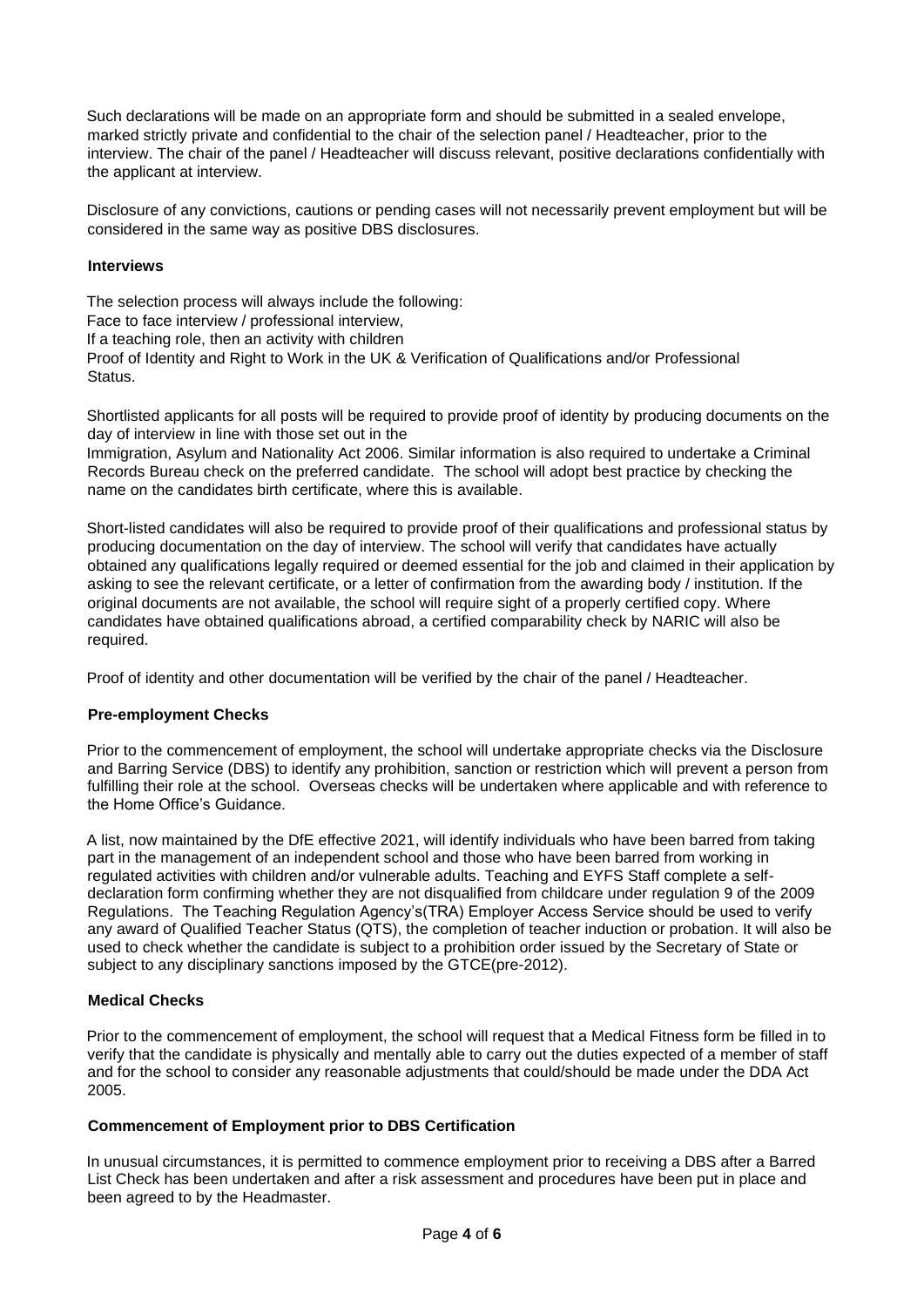## <span id="page-4-0"></span>**Employment Offer**

It may be possible to negotiate a provisional start date with the preferred candidate, however, with the exception of DBS disclosures, the checks detailed above must all be completed BEFORE a person's appointment is confirmed. In the case of DBS disclosures, the certificate must be obtained before or as soon as practicable after appointment.

Once all pre-employment checks have been satisfactorily completed / received, an offer of employment will be made and the contract of employment issued. The contract will be issued as soon as possible but in all circumstances within 8 weeks of employment commencing.

#### <span id="page-4-1"></span>**Record Retention / Data Protection**

The school will retain all interview notes on all applicants for a 6-month period, after which time the notes will be destroyed (i.e., shredded). The 6-month retention period will allow the school to deal with any data access requests, recruitment complaints or to respond to any complaints made to the Employment tribunal.

Under the Data Protection Act 1998, applicants have a right to request access to notes written about them during the recruitment process. Applicants who wish to access their interview notes must make a subject access request in writing to the chair of the panel / Headteacher within 6 months of the interview date.

#### <span id="page-4-2"></span>**Single Central Record (SCR) of Recruitment Vetting Checks**

In line with DFE requirements, the school will keep and maintain a SCR of recruitment and vetting checks. It is held in an excel workbook entitled *Single Central Record of Appointments.* It is located on the SharePoint *Y:\Staff and Governors*. The list will record all staff who are employed at the school, including casual staff, supply agency staff whether employed directly or through an agency, volunteers, governors, and those who provide additional teaching or instruction for pupils but who are not staff members, e.g. specialist sports coach or artist. The workbook also includes a sheet extracted from the ISI Regulations entitled Recruitment Checks September yyyy (where yyyy is the year of the current version of the regulations).

The central record will indicate the date the following checks have been completed: Enhanced DBS check Barred list check, for those in regulated activity Identity checks(Birth Certificate) Medical fitness check by completion of a *Health Declaration* Form Employment history (application form) References (two references must be provided) Qualifications, where appropriate Right to work in the UK Overseas checks (where applicable and with reference to the Home Office's Guidance). (Note an EEA check no longer applies) \* Prohibition from teaching check (where required) Prohibition from management (where required) Declaration in Relation to Childcare Disqualification (DRCD)

\* For individuals who have lived or worked outside the UK the school will make any further checks that are appropriate, following the guidance of KCSIE.

The following is extracted from the ISI Commentary on the Regulatory Requirements September 2021. *Ideally the SCR should be kept simple, recording only the dates on which checks have been undertaken for each person, as required by the standards. It is not necessary or desirable from an inspection perspective for schools to include additional personal data. Inspectors may suggest that schools consider recording any additional information, such as personal details used for employment purposes, the initials of the person who has undertaken each check, any notes relevant to the checks made, elsewhere, for example, on a cover sheet in each member of staff's file.*

The school will retain such data in columns in the SCR workbook not coloured green. The white columns used for administration purposes will be 'hidden' when a copy is presented for the Inspectors. The white